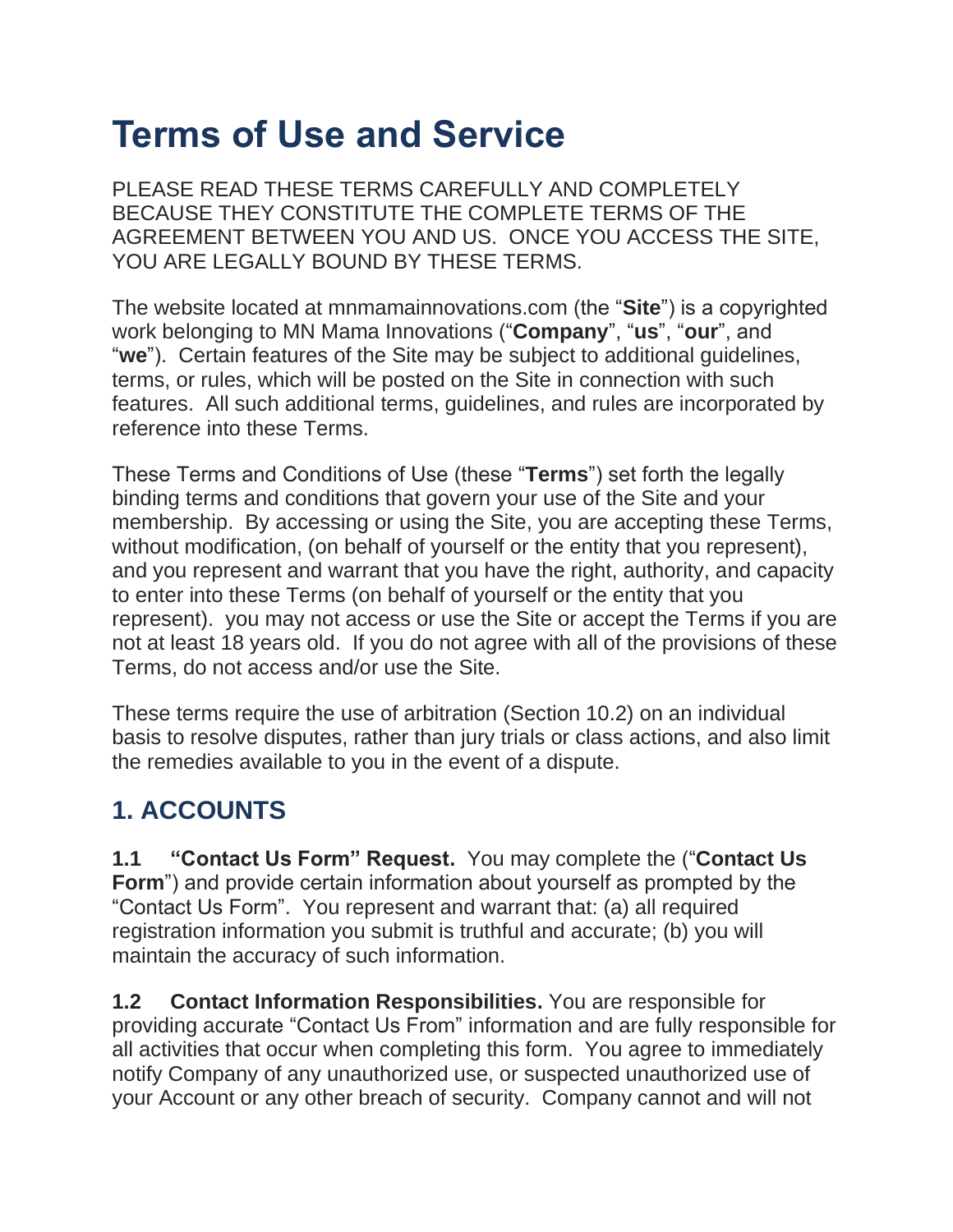be liable for any loss or damage arising from your failure to comply with the above requirements.

# **2. ACCESS TO THE SITE**

**2.1 License.** Subject to these Terms, Company grants you a nontransferable, non-exclusive, revocable, limited license to: (a) use and access the Site solely for your own personal, noncommercial use, and (b) to download, and publicly display any content that Company makes available for download via the Site, solely for your own personal, noncommercial use.

**2.2 Certain Restrictions.** The rights granted to you in these Terms are subject to the following restrictions: (a) you shall not license, sell, rent, lease, transfer, assign, distribute, host, or otherwise commercially exploit the Site, whether in whole or in part, or any content displayed on the Site; (b) you shall not modify, make derivative works of, disassemble, reverse compile or reverse engineer any part of the Site; (c) you shall not access the Site in order to build a similar or competitive website, product, or service; and (d) except as expressly stated herein, no part of the Site may be copied, reproduced, distributed, republished, downloaded, displayed, posted or transmitted in any form or by any means. Unless otherwise indicated, any future release, update, or other addition to functionality of the Site shall be subject to these Terms. All copyright and other proprietary notices on the Site (or on any content displayed on the Site) must be retained on all copies thereof.

**2.3 Modification.** Company reserves the right, at any time, to modify, suspend, or discontinue the Site (in whole or in part) with or without notice to you. You agree that Company will not be liable to you or to any third party for any modification, suspension, or discontinuation of the Site or any part thereof.

**2.4 No Support or Maintenance.** You acknowledge and agree that Company will have no obligation to provide you with any support or maintenance in connection with the Site.

**2.5 Ownership.** Excluding any User Content that you may provide (defined below), you acknowledge that all the intellectual property rights, including copyrights, patents, trademarks, and trade secrets, in the Site and its content are owned by Company or Company's suppliers. Neither these Terms (nor your access to the Site) transfers to you or any third party any rights, title, or interest in or to such intellectual property rights, except for the limited access rights expressly set forth in Section 2.1. Company and its suppliers reserve all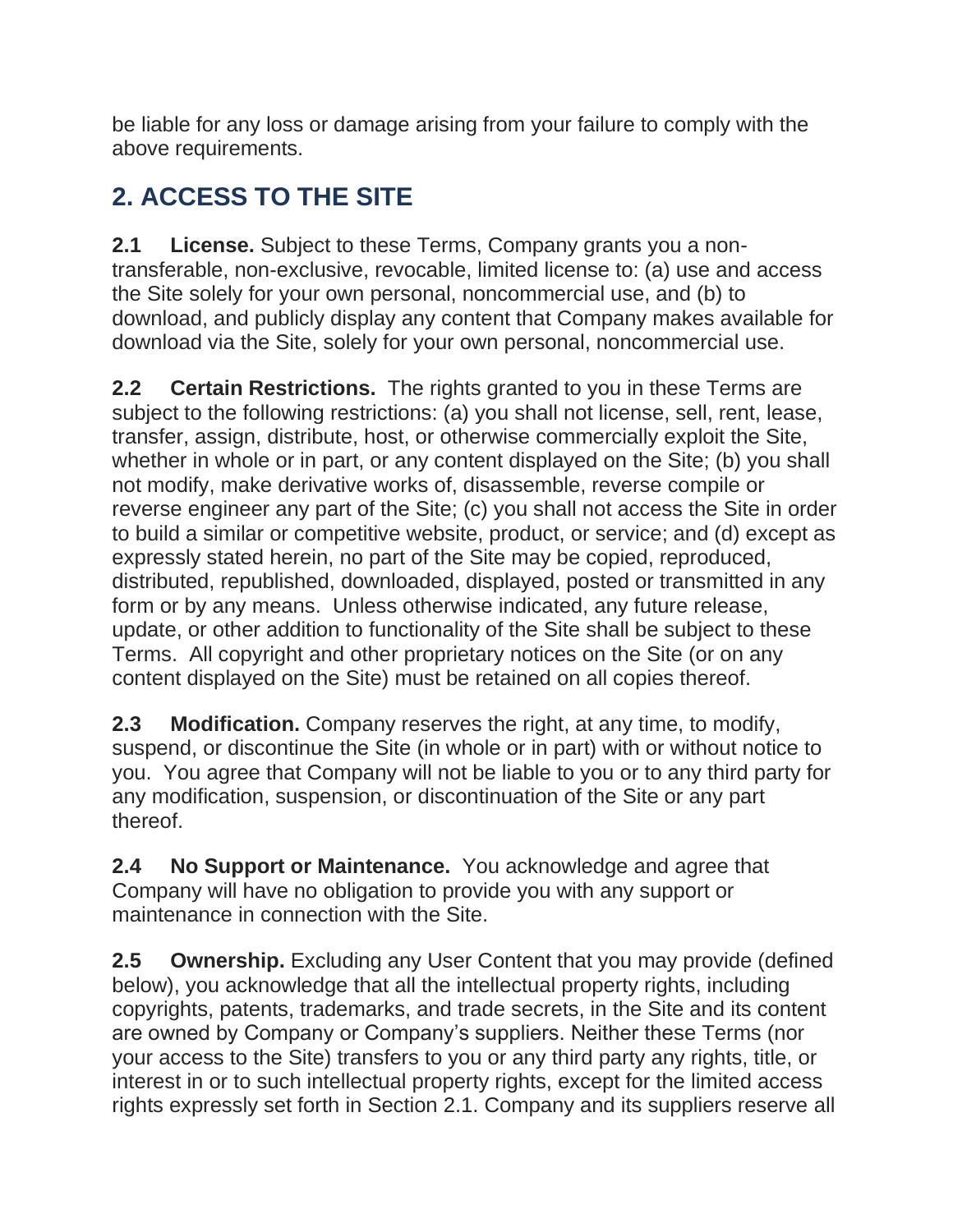rights not granted in these Terms. There are no implied licenses granted under these Terms.

**2.6 [Privacy Policy](https://www.picanetwork.org/pica/privacy_policy.asp).** Company's **Privacy Policy** is incorporated by reference in these Terms.

## **3. USER CONTENT**

**3.1 User Content.** "**User Content**" means any and all information and content that a user submits to, or uses with, the Site (e.g., "Contact Us Form" content). You are solely responsible for your User Content. You assume all risks associated with use of your User Content, including any reliance on its accuracy, completeness or usefulness by others, or any disclosure of your User Content that personally identifies you or any third party. You hereby represent and warrant that your User Content does not violate our Acceptable Use Policy (defined in Section 3.3). Because you alone are responsible for your User Content, you may expose yourself to liability if, for example, your User Content violates the Acceptable Use Policy. Company is not obligated to backup any User Content, and your User Content may be deleted at any time without prior notice. You are solely responsible for creating and maintaining your own backup copies of your User Content if you desire.

**3.2 License.** You hereby grant (and you represent and warrant that you have the right to grant) to Company an irrevocable, nonexclusive, royalty-free and fully paid, worldwide license to reproduce, distribute, publicly display and perform, prepare derivative works of, incorporate into other works, and otherwise use and exploit your User Content, and to grant sublicenses of the foregoing rights, solely for the purposes of including your User Content in the Site. You hereby irrevocably waive (and agree to cause to be waived) any claims and assertions of moral rights or attribution with respect to your User Content. Without limiting the generality of the foregoing, Company recognizes that some User Content may make reference to project services and deliverables owned by third parties.

#### **3.3 Acceptable Use Policy.** The following terms constitute our "**Acceptable Use Policy**":

**(a)** You agree not to use the Site to collect, upload, transmit, display, or distribute any User Content (i) that violates any third-party right, including any copyright, trademark, patent, trade secret, moral right, privacy right, right of publicity, or any other intellectual property or proprietary right; (ii) that is unlawful, harassing, abusive, tortious, threatening, harmful, invasive of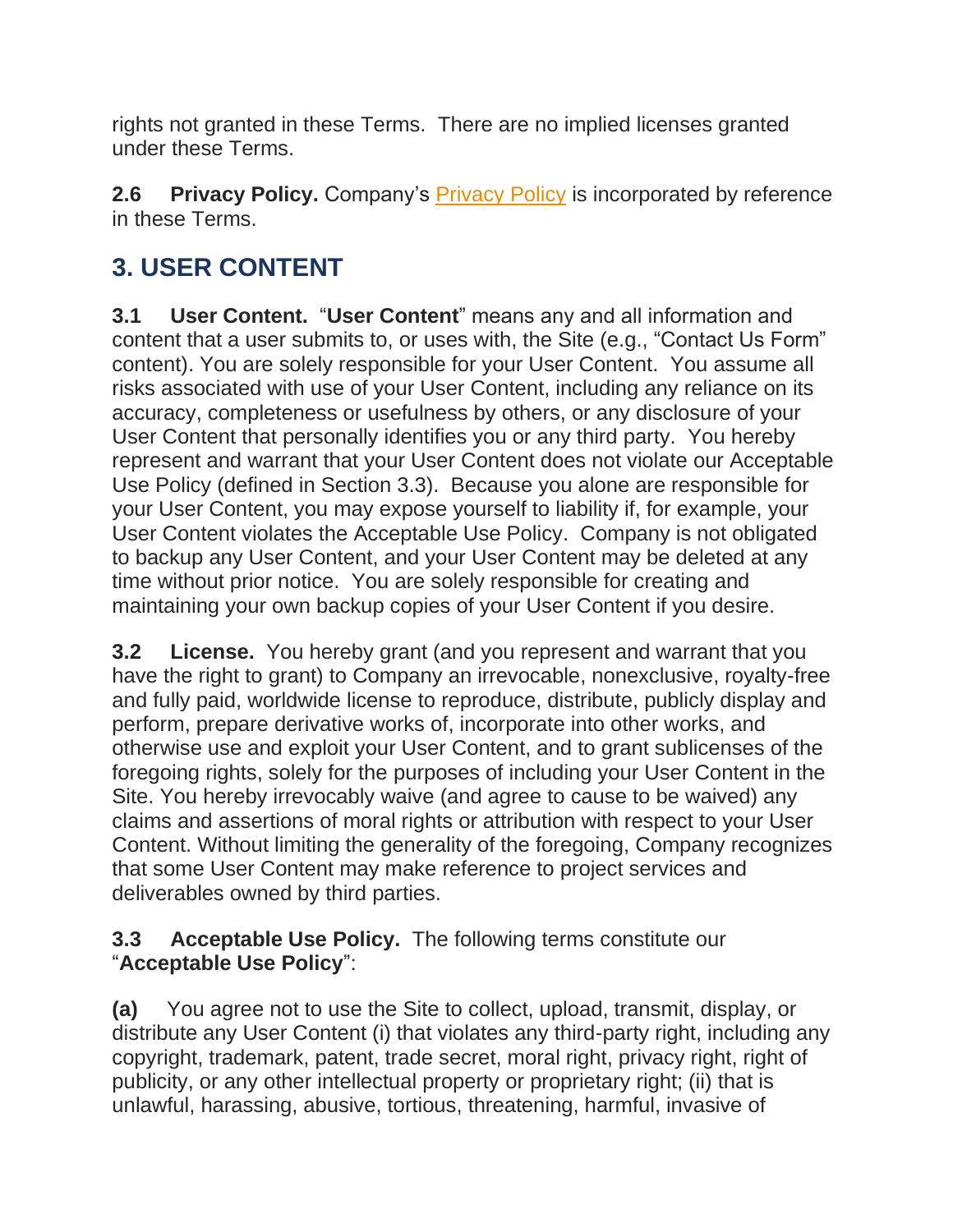another's privacy, vulgar, defamatory, false, intentionally misleading, trade libelous, pornographic, obscene, patently offensive, promotes racism, bigotry, hatred, or physical harm of any kind against any group or individual or is otherwise objectionable; (iii) that is harmful to minors in any way; or (iv) that is in violation of any law, regulation, or obligations or restrictions imposed by any third party.

**(b)** In addition, you agree not to: (i) upload, transmit, or distribute to or through the Site any computer viruses, worms, or any software intended to damage or alter a computer system or data; (ii) send through the Site unsolicited or unauthorized advertising, promotional materials, junk mail, spam, chain letters, pyramid schemes, or any other form of duplicative or unsolicited messages, whether commercial or otherwise; (iii) use the Site to harvest, collect, gather or assemble information or data regarding other users, including e-mail addresses, without their consent; (iv) interfere with, disrupt, or create an undue burden on servers or networks connected to the Site, or violate the regulations, policies or procedures of such networks; (v) attempt to gain unauthorized access to the Site (or to other computer systems or networks connected to or used together with the Site), whether through password mining or any other means; (vi) harass or interfere with any other user's use and enjoyment of the Site; or (vi) use software or automated agents or scripts to produce multiple accounts on the Site, or to generate automated searches, requests, or queries to (or to strip, scrape, or mine data from) the Site (provided, however, that we conditionally grant to the operators of public search engines revocable permission to use spiders to copy materials from the Site for the sole purpose of and solely to the extent necessary for creating publicly available searchable indices of the materials, but not caches or archives of such materials, subject to the parameters set forth in our robots.txt file).

**(c)** In addition, you agree not to upload any content that is subject to confidentiality obligations owed to third parties.

**3.4 Enforcement.** We reserve the right (but have no obligation) to review any User Content, and to investigate and/or take appropriate action against you in our sole discretion if you violate the Acceptable Use Policy or any other provision of these Terms or otherwise create liability for us or any other person. Such action may include removing or modifying your User Content, terminating your Account in accordance with Section 8, and/or reporting you to law enforcement authorities.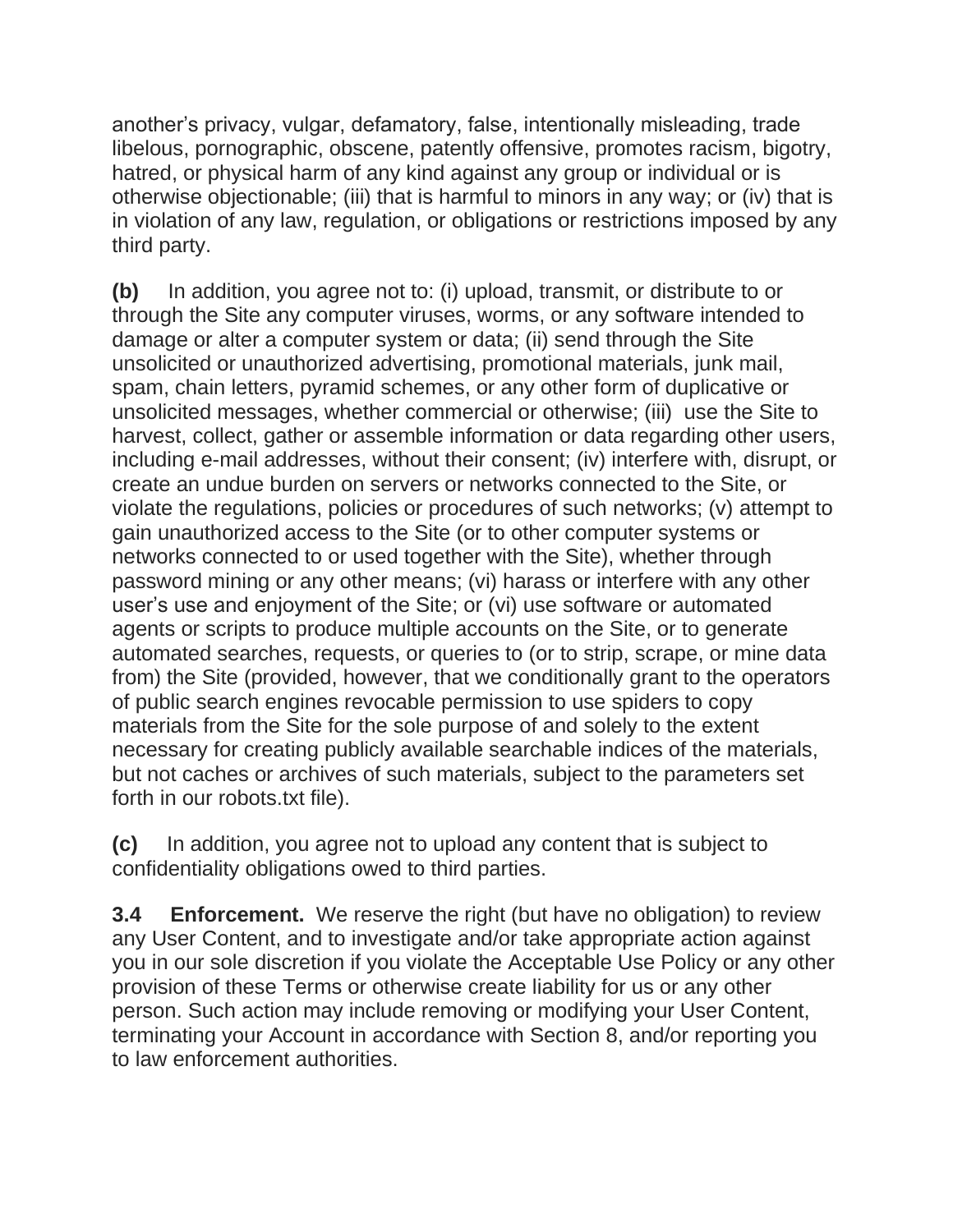**3.5 Feedback.** If you provide Company with any feedback or suggestions regarding the Site ("**Feedback**"), you hereby assign to Company all rights in such Feedback and agree that Company shall have the right to use and fully exploit such Feedback and related information in any manner it deems appropriate. Company will treat any Feedback you provide to Company as non-confidential and non-proprietary. You agree that you will not submit to Company any information or ideas that you consider to be confidential or proprietary. No compensation shall be paid by us for any such Feedback, regardless of any use we make of the Feedback.

#### **4. INDEMNIFICATION**

You agree to indemnify and hold Company (and its officers, employees, and agents) harmless, including costs and attorneys' fees, from any claim or demand made by any third party due to or arising out of (a) your use of the Site, (b) your violation of these Terms, (c) your violation of applicable laws or regulations or (d) your User Content. Company reserves the right, at your expense, to assume the exclusive defense and control of any matter for which you are required to indemnify us, and you agree to cooperate with our defense of these claims. You agree not to settle any matter without the prior written consent of Company. Company will use reasonable efforts to notify you of any such claim, action or proceeding upon becoming aware of it.

## **5. THIRD-PARTY LINKS & ADS; OTHER USERS**

**5.1 Third-Party Links & Ads.** The Site may contain links to third-party websites and services, and/or display advertisements for third parties (collectively, "**Third-Party Links & Ads Sites**"). Such Third-Party Links & Ads Sites are not under the control of Company, and Company is not responsible for any Third-Party Links & Ads Sites. Company provides access to these Third-Party Links & Ads Sites only as a convenience to you, and does not review, approve, monitor, endorse, warrant, or make any representations with respect to Third-Party Links & Ads Sites. You use all Third-Party Links & Ads Sites at your own risk, and should apply a suitable level of caution and discretion in doing so. When you click on any of the Third-Party Links & Ads Sites the applicable third party's terms and policies apply, including the third party's privacy and data gathering practices. You should make whatever investigation you feel necessary or appropriate before proceeding with any transaction in connection with such Third-Party Links & Ads Sites.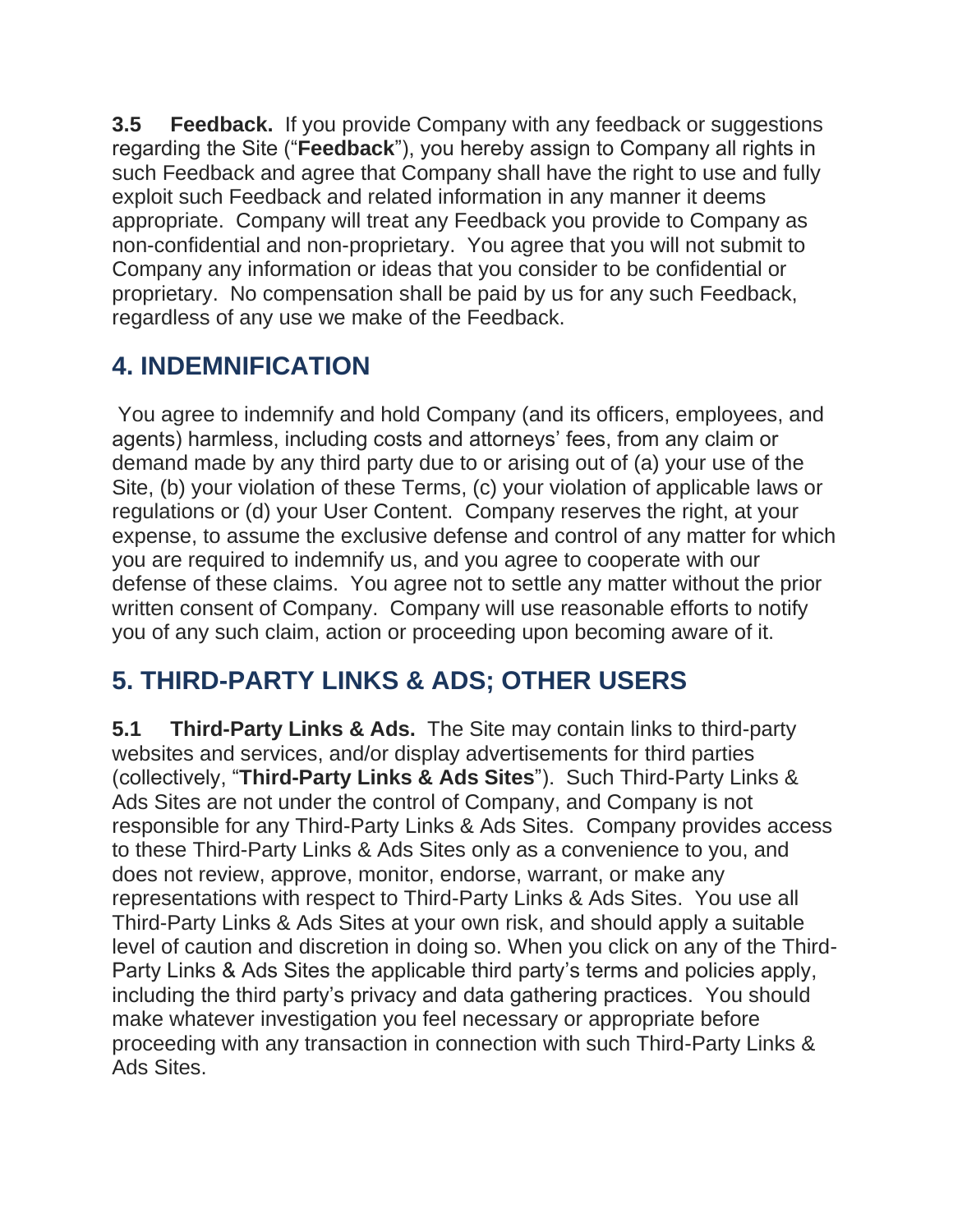**5.2** With respect to some or all of these Third-Party Links & Ads Sites, we may have entered into an agreement with the entity to provide services or products to you at a reduced rate or to otherwise allow you access to their websites. At any time, with or without notice, we, or they, may terminate our agreement, and upon the termination of any such agreement, such services, products, or access may no longer be available to you at our Site or may no longer be available to you upon the terms previously set forth on our Site (even though you may have previously paid for their services or products). We do not warrant that any of the products and services offered by Third-Party Links & Ads Sites, at the time you first access the Site, or at any time thereafter, will continue to be offered or will be continued to be offered on the same terms and conditions. In addition, at any time and for any reason, we may change or substitute one service or product provider for a different service or product provider, and in such event, we do not warrant that their services or products will be identical to the services or products previously offered to you or that their services or products will be available to you upon the same terms and conditions or without additional cost. You will not be entitled to a refund, in whole or part, for services or products that are no longer available to you as a result of any of any such changes.

**5.3 Other Users.** Each Third-Party Links & Ads Site is solely responsible for any and all of its own User Content. Because we do not control User Content, you acknowledge and agree that we are not responsible for any User Content, whether provided by them or by others. We make no guarantees regarding the accuracy, currency, suitability, or quality of any User Content. Your interactions with Third-Party Links & Ads Sites are solely between you and them. You agree that Company will not be responsible for any loss or damage incurred as the result of any such interactions. If there is a dispute between you and any Third-Party Links & Ads Site, we are under no obligation to become involved.

**5.4 Release.** You hereby release and forever discharge the Company (and our officers, employees, agents, successors, and assigns) from, and hereby waive and relinquish, each and every past, present and future dispute, claim, controversy, demand, right, obligation, liability, action and cause of action of every kind and nature (including personal injuries, death, and property damage), that has arisen or arises directly or indirectly out of, or that relates directly or indirectly to, the Site (including any interactions with, or act or omission of, other Site users or any Third-Party Links & Ads Sites). IF YOU ARE A CALIFORNIA RESIDENT, YOU HEREBY WAIVE CALIFORNIA CIVIL CODE SECTION 1542 IN CONNECTION WITH THE FOREGOING, WHICH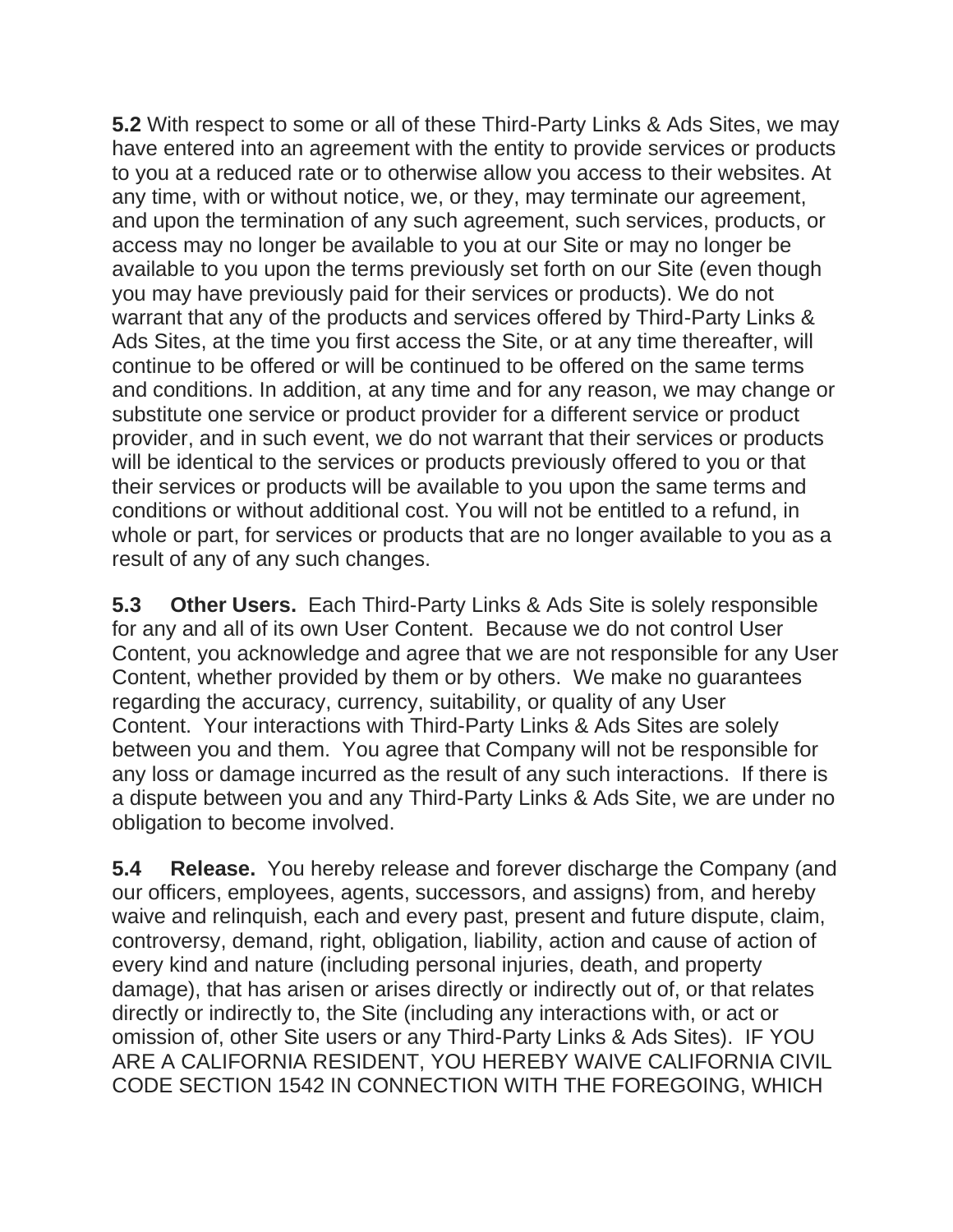STATES: "A GENERAL RELEASE DOES NOT EXTEND TO CLAIMS WHICH THE CREDITOR DOES NOT KNOW OR SUSPECT TO EXIST IN HIS OR HER FAVOR AT THE TIME OF EXECUTING THE RELEASE, WHICH IF KNOWN BY HIM OR HER MUST HAVE MATERIALLY AFFECTED HIS OR HER SETTLEMENT WITH THE DEBTOR."

**5.5** At any time, with or without notice, we reserve the right to "de-link" any Third-Party Link & Ads Site from our Site.

#### **6. DISCLAIMERS**

**6.1** THE SITE IS PROVIDED ON AN "AS-IS" AND "AS AVAILABLE" BASIS, AND COMPANY (AND OUR SUPPLIERS) EXPRESSLY DISCLAIM ANY AND ALL WARRANTIES AND CONDITIONS OF ANY KIND, WHETHER EXPRESS, IMPLIED, OR STATUTORY, INCLUDING ALL WARRANTIES OR CONDITIONS OF MERCHANTABILITY, FITNESS FOR A PARTICULAR PURPOSE, TITLE, QUIET ENJOYMENT, ACCURACY, OR NON-INFRINGEMENT. WE (AND OUR SUPPLIERS) MAKE NO WARRANTY THAT THE SITE WILL MEET YOUR REQUIREMENTS, WILL BE AVAILABLE ON AN UNINTERRUPTED, TIMELY, SECURE, OR ERROR-FREE BASIS, OR WILL BE ACCURATE, RELIABLE, FREE OF VIRUSES OR OTHER HARMFUL CODE, COMPLETE, LEGAL, OR SAFE. IF APPLICABLE LAW REQUIRES ANY WARRANTIES WITH RESPECT TO THE SITE, ALL SUCH WARRANTIES ARE LIMITED IN DURATION TO NINETY (90) DAYS FROM THE DATE OF FIRST USE.

SOME JURISDICTIONS DO NOT ALLOW THE EXCLUSION OF IMPLIED WARRANTIES, SO THE ABOVE EXCLUSION MAY NOT APPLY TO YOU. SOME JURISDICTIONS DO NOT ALLOW LIMITATIONS ON HOW LONG AN IMPLIED WARRANTY LASTS, SO THE ABOVE LIMITATION MAY NOT APPLY TO YOU.

**6.2** The Site may includes information about legal issues and developments concerning, or potentially relevant to, healthcare and financial services compaines, independent contractors, and employees. All such material is for informational purposes only and may not reflect the most current legal developments or be relevant to your particular situation or be applicable in the State in which you reside or work. This informational material is not intended, and should not be taken, as legal advice on any particular set of facts or circumstances but rather as areas of inquiry you might want to pursue with legal counsel. You should contact an attorney for advice on specific legal issues or legal problems. Only an attorney can provide you with legal advice.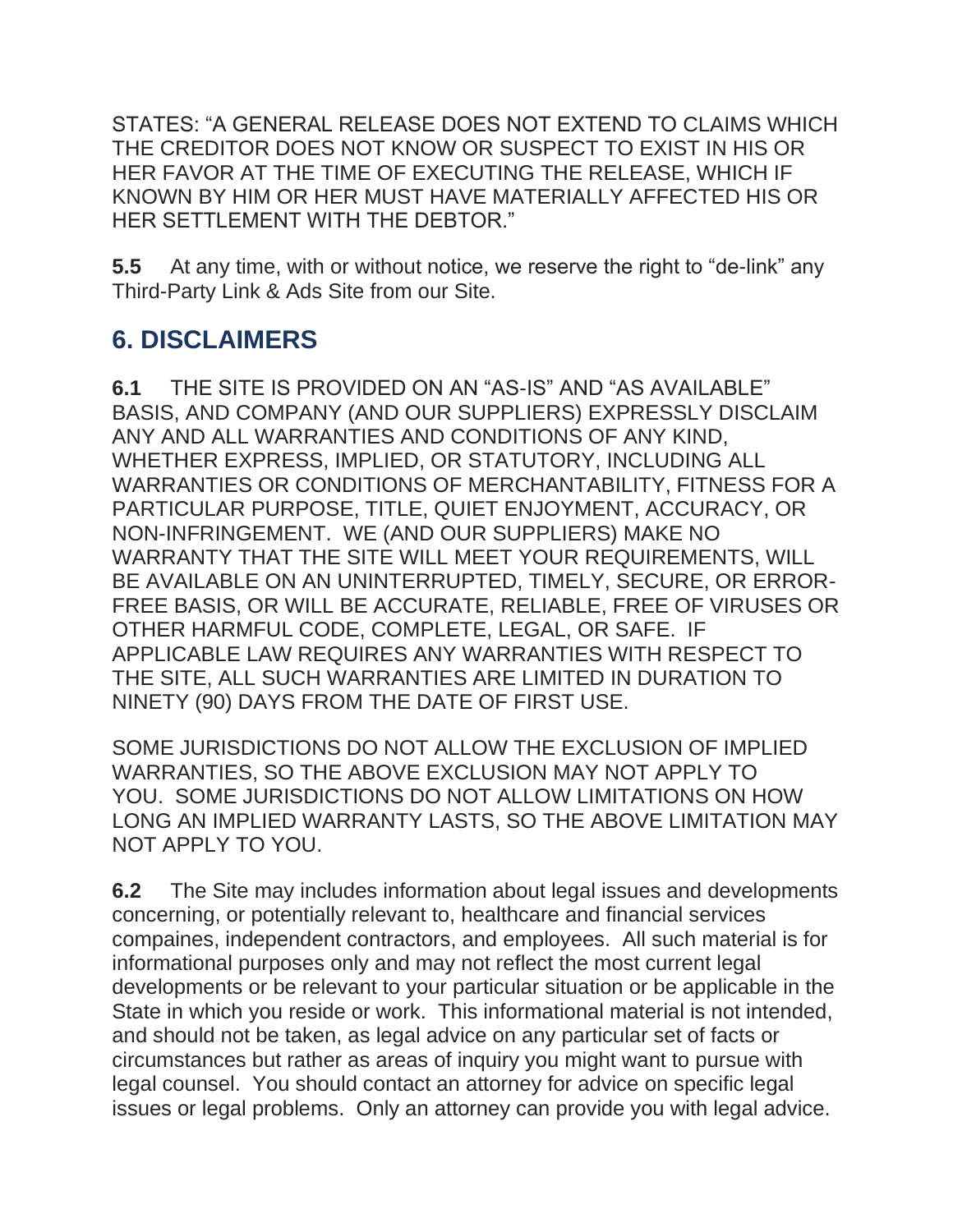## **7. LIMITATION OF LIABILITY**

TO THE MAXIMUM EXTENT PERMITTED BY LAW, IN NO EVENT SHALL COMPANY (OR OUR SUPPLIERS) BE LIABLE TO YOU OR ANY THIRD PARTY FOR ANY LOST PROFITS, LOST DATA, COSTS OF PROCUREMENT OF SUBSTITUTE PRODUCTS, OR ANY INDIRECT, CONSEQUENTIAL, EXEMPLARY, INCIDENTAL, SPECIAL OR PUNITIVE DAMAGES ARISING FROM OR RELATING TO THESE TERMS OR YOUR USE OF, OR INABILITY TO USE, THE SITE, EVEN IF COMPANY HAS BEEN ADVISED OF THE POSSIBILITY OF SUCH DAMAGES. ACCESS TO, AND USE OF, THE SITE IS AT YOUR OWN DISCRETION AND RISK, AND YOU WILL BE SOLELY RESPONSIBLE FOR ANY DAMAGE TO YOUR DEVICE OR COMPUTER SYSTEM, OR LOSS OF DATA RESULTING THEREFROM.

TO THE MAXIMUM EXTENT PERMITTED BY LAW, NOTWITHSTANDING ANYTHING TO THE CONTRARY CONTAINED HEREIN, OUR TOTAL AGGREGATE LIABILITY TO YOU FOR ANY DAMAGES ARISING FROM OR RELATED TO THIS AGREEMENT (FOR ANY CAUSE WHATSOEVER AND REGARDLESS OF THE FORM OF THE ACTION), WILL AT ALL TIMES BE LIMITED TO (a) THE AMOUNTS PAID BY YOU TO US FOR YOUR USE OF THE SITE OR (b) A MAXIMUM OF FIFTY US DOLLARS (U.S. \$50), whichever amount is greater. THE EXISTENCE OF MORE THAN ONE CLAIM WILL NOT ENLARGE THIS LIMIT. YOU AGREE THAT OUR SUPPLIERS WILL HAVE NO LIABILITY OF ANY KIND ARISING FROM OR RELATING TO THIS AGREEMENT. YOU AND WE ACKNOWLEDGE THAT THE PARTIES WOULD NOT HAVE ENTERED INTO THESE TERMS OF USE WITHOUT THESE LIMITATIONS ON LIABILITY.

SOME JURISDICTIONS DO NOT ALLOW THE LIMITATION OR EXCLUSION OF LIABILITY FOR INCIDENTAL OR CONSEQUENTIAL DAMAGES, SO THE ABOVE LIMITATION OR EXCLUSION MAY NOT APPLY TO YOU.

IF YOU ARE DISSATISFIED WITH THE SITE, ANY MATERIALS, PRODUCTS, OR SERVICES ON THE SITE, OR WITH ANY OF THE SITE'S TERMS, YOUR SOLE AND EXCLUSIVE REMEDY IS TO DISCONTINUE USING THE SITE.

#### **8. TERM AND TERMINATION**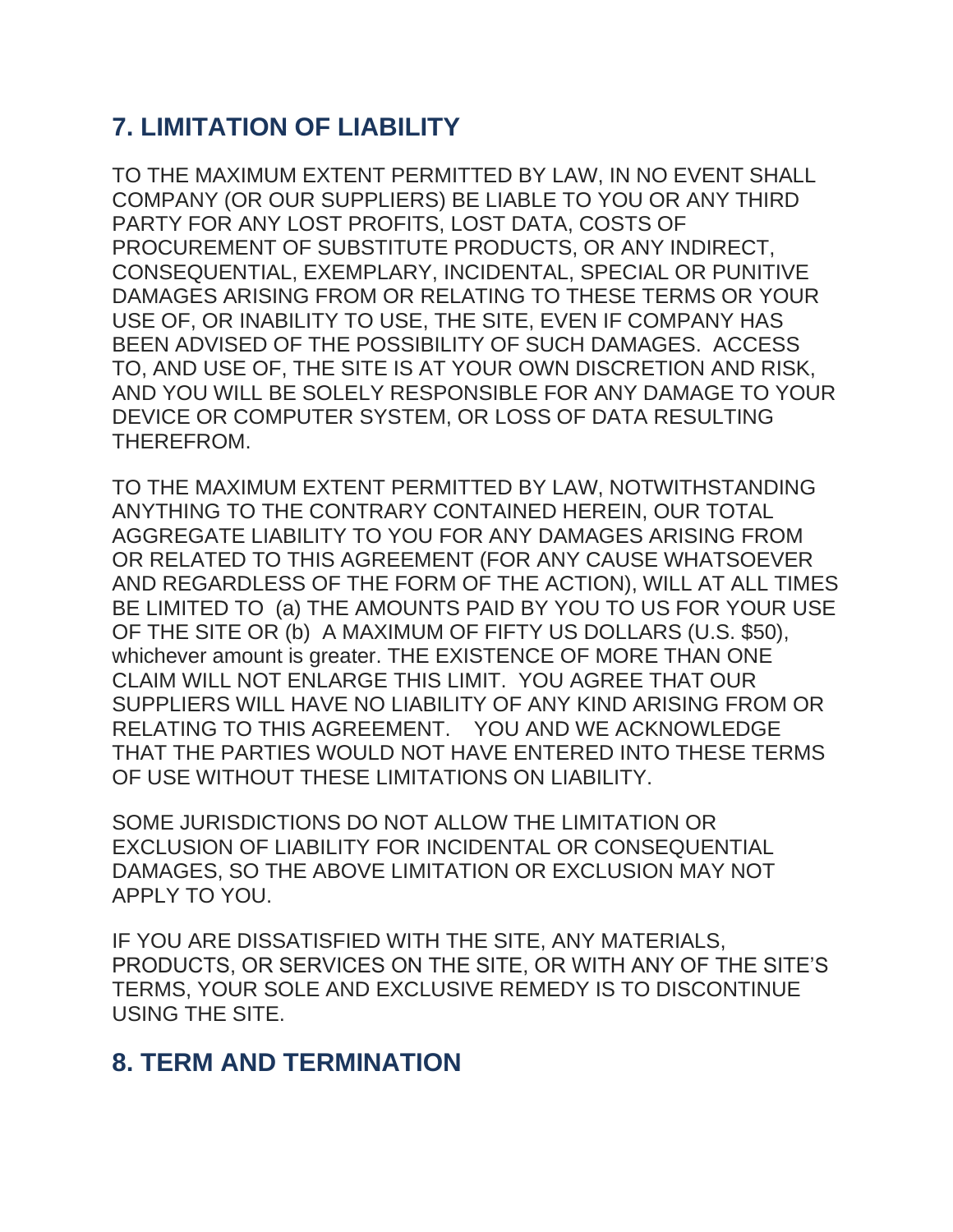Subject to this Section, these Terms will remain in full force and effect while you use the Site. With or without notice, we may suspend or terminate your rights to use the Site (including your Account) at any time, for any reason, at our sole discretion, including for any use of the Site in violation of these Terms. Upon termination of your rights under these Terms, your Account and right to access and use the Site will terminate immediately. You understand that any termination of your Account may involve deletion of your User Content associated with your Account from our live databases. Company will not have any liability whatsoever to you for any termination of your rights under these Terms, including for termination of your Account or deletion of your User Content. Even after your rights under these Terms are terminated, the following provisions of these Terms will remain in effect: Sections 2.2 through 2.5, Section 3 and Sections 4 through 10.

## **9. COPYRIGHT POLICY**

Company respects the intellectual property of others and asks that users of our Site do the same. In connection with our Site, we have adopted and implemented a policy respecting copyright law that provides for the removal of any infringing materials and for the termination, in appropriate circumstances, of users of our online Site who are repeat infringers of intellectual property rights, including copyrights. If you believe that one of our users is, through the use of our Site, unlawfully infringing the copyright(s) in a work, and wish to have the allegedly infringing material removed, the following information in the form of a written notification (pursuant to 17 U.S.C. § 512(c)) must be provided to our designated Copyright Agent:

- 1. your physical or electronic signature;
- 2. identification of the copyrighted work(s) that you claim to have been infringed;
- 3. identification of the material on our services that you claim is infringing and that you request us to remove;
- 4. sufficient information to permit us to locate such material;
- 5. your address, telephone number, and e-mail address;
- 6. a statement that you have a good faith belief that use of the objectionable material is not authorized by the copyright owner, its agent, or under the law; and
- 7. a statement that the information in the notification is accurate, and under penalty of perjury, that you are either the owner of the copyright that has allegedly been infringed or that you are authorized to act on behalf of the copyright owner.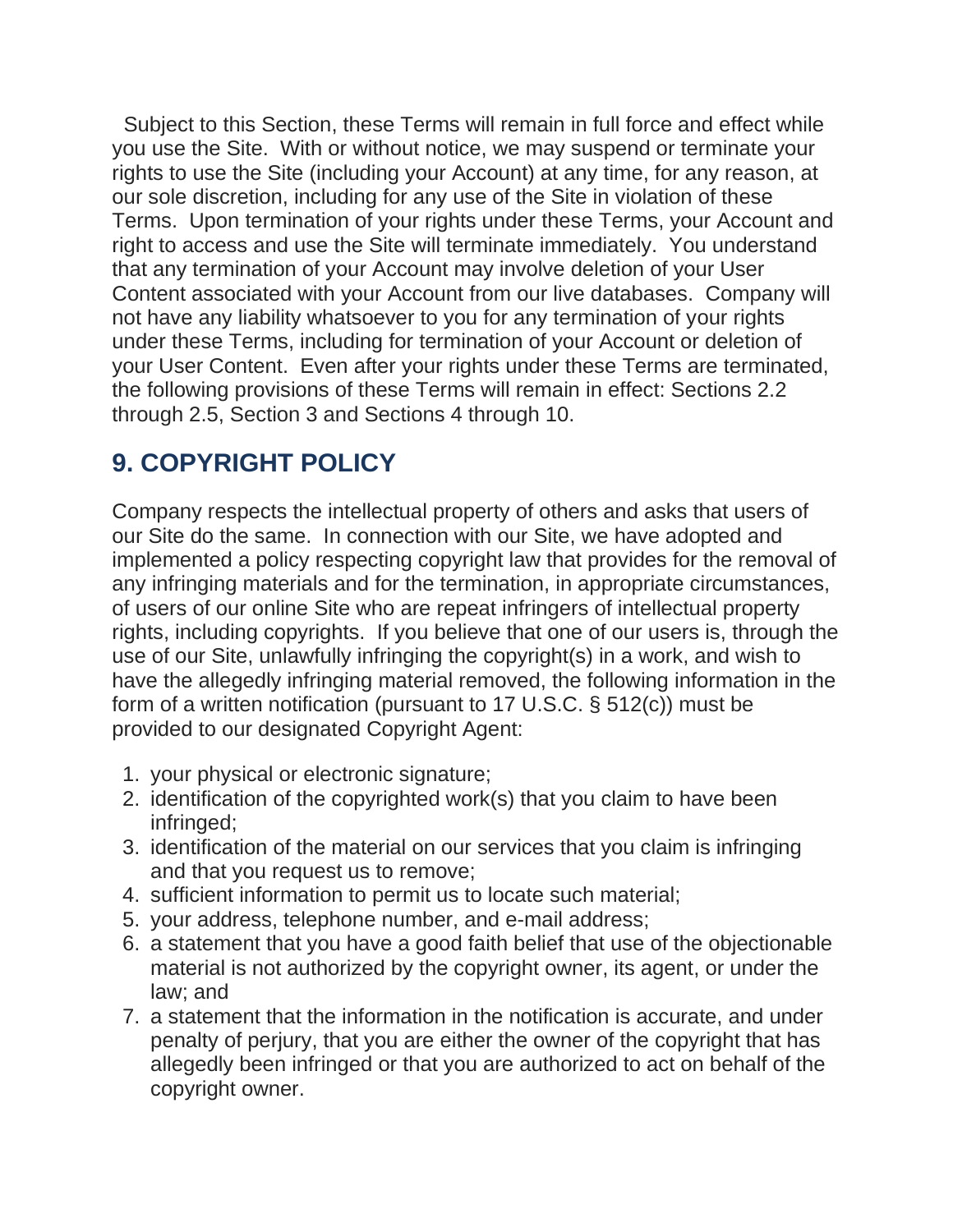Please note that, pursuant to 17 U.S.C. § 512(f), any misrepresentation of material fact (falsities) in a written notification automatically subjects the complaining party to liability for any damages, costs and attorney's fees incurred by us in connection with the written notification and allegation of copyright infringement.

The contact information for the designated Copyright Agent for Company is:

MN Mama Innovations.

Email: [info@mnmamainnovations.com](mailto:support@picanetwork.org)

We will respond to notices of claimed copyright infringement in accordance with DMCA.

#### **10. GENERAL**

**10.1 Changes. At ay time, in our sole and absolute discretion, we reserve the right to change these Terms and to make whatever other changes or revisions we deem necessary with respect to access to the Site or information contained on the Site or the existence of any Third-Party Links & Ads or the terms and conditions offered by such Third-Party Links & Ads. You are responsible for regularly reviewing these Terms. If we make any substantial changes, we will prominently post notice on the Site that changes have been made. In addition, we may, but we are not required to, provide you with notice by sending you** an email to the last e-mail address you provided to us. You are responsible for providing us with your most current e-mail address. In the event that the last e-mail address that you have provided us is not valid, or for any reason is not capable of delivering to you the notice described above, our dispatch of the email containing such notice will nonetheless constitute notice of the changes described in the notice. Any changes to these Terms will be effective upon the earlier of thirty (30) calendar days following our dispatch of an e-mail notice to you (if applicable) or thirty (30) calendar days following our posting of notice of the changes on our Site. These changes will be effective immediately for new users of our Site. Continued use of our Site following notice of such changes shall indicate your acknowledgement of such changes and agreement to be bound by the terms and conditions of such changes.

**10.2 Dispute Resolution.** *Please read this Arbitration Agreement carefully. It is part of your contract with Company and affects your rights. It contains*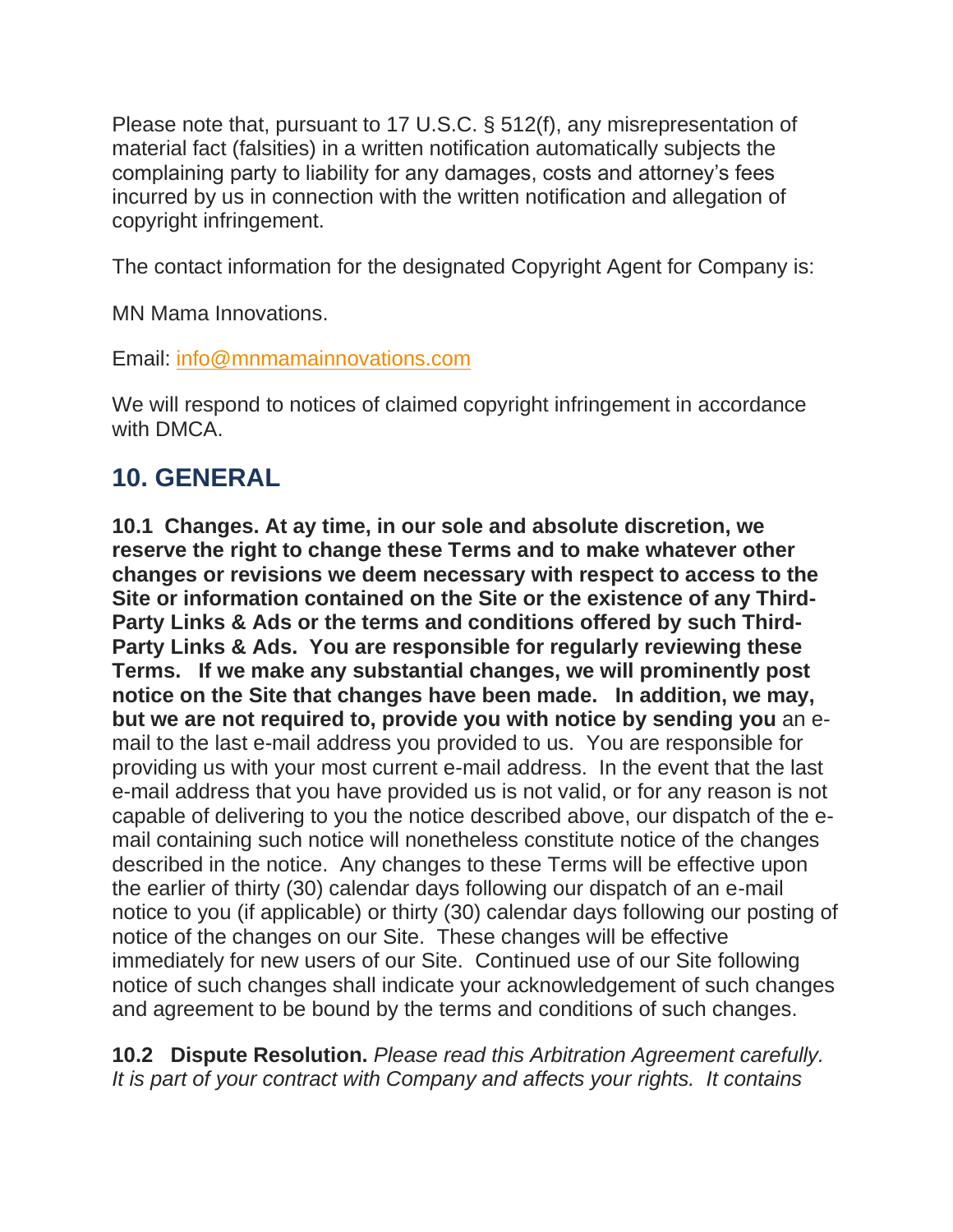*procedures for MANDATORY BINDING ARBITRATION AND A CLASS ACTION WAIVER.*

**(a**) *Applicability of Arbitration Agreement.* All claims and disputes (excluding claims for injunctive or other equitable relief as set forth below) in connection with the Terms or the use of any product or service provided by the Company that cannot be resolved informally shall be resolved by binding arbitration on an individual basis under the terms of this Arbitration Agreement. Unless otherwise agreed to, all arbitration proceedings shall be held in English. This Arbitration Agreement applies to you and the Company, and to any subsidiaries, affiliates, agents, employees, predecessors in interest, successors, and assigns, as well as all authorized or unauthorized users or beneficiaries of services or goods provided under the Terms. This arbitration agreement is governed by, and subject to, the Federal Arbitration Act.

**(b)** *Notice Requirement and Informal Dispute Resolution.* Before either party may seek arbitration, the party must first send to the other party a written Notice of Dispute (**"Notice"**) describing the nature and basis of the claim or dispute, and the requested relief. A Notice to the Company must be sent, by certified mail, to: 4326 Xerxes Avenue North, Minneapolis, MN 55412 and a copy must simultaneously be sent by electronic mail to info@mnmamainnovations.com. Notice to you by us must be sent to the email address on file for you with us at the time the Notice is sent and by certified mail to the mailing address, if any, we have on file for you at the time the Notice is sent. After the Notice is received, you and the Company may attempt to resolve the claim or dispute informally. If you and the Company do not resolve the claim or dispute within thirty (30) days after the Notice is received, either party may begin an arbitration proceeding.

**(c)** *Arbitration Rules*. Arbitration shall be initiated through the JAMS an established alternative dispute resolution provider (**"**ADR Provider") that offers arbitration as set forth in this section. If JAMS is not available to arbitrate, the parties shall agree to use the American Arbitration Association. The rules of the ADR Provider shall govern all aspects of the arbitration, including but not limited to the method of initiating and/or demanding arbitration, except to the extent such rules are in conflict with the Terms. The JAMS Comprehensive Arbitration Rules ("Arbitration Rules") governing the arbitration are available online at [jamsadr.org.](http://www.jamsadr.org/) The arbitration shall be conducted by a single, neutral arbitrator. Any claims or disputes where the total amount of the award sought is less than Ten Thousand U.S. Dollars (US \$10,000.00) may be resolved through binding non-appearance-based arbitration, at the option of the party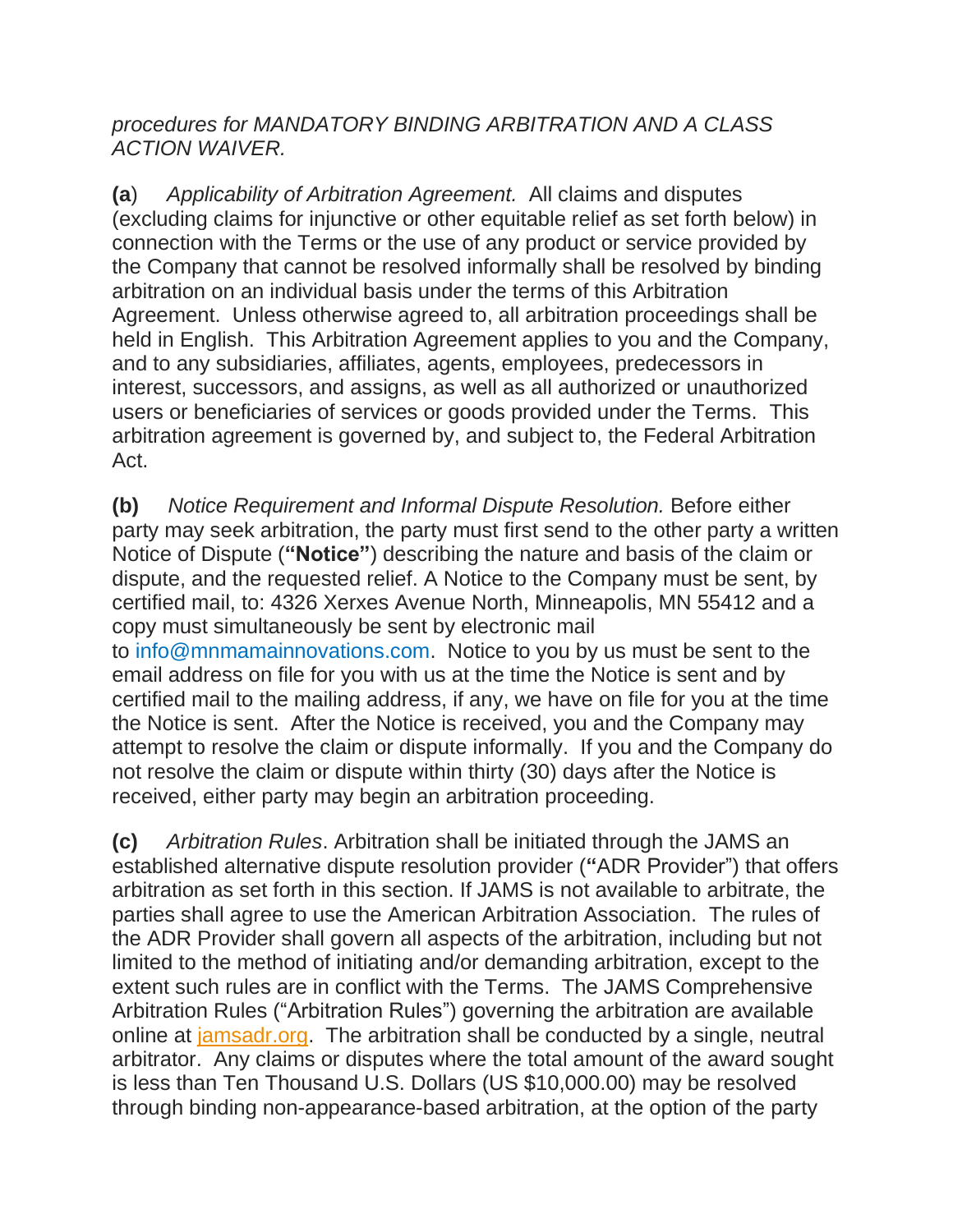seeking relief. For claims or disputes where the total amount of the award sought is Ten Thousand U.S. Dollars (US \$10,000.00) or more, the right to a hearing will be determined by the Arbitration Rules. Any hearing will be held in a location determined by the Arbitrator after taking into account the locations of the Arbitrator, the parties, the attorneys, and the witnesses, choosing the location which, in his or her judgment, is, in toto, the most cost effective and convenient. Any judgment on the award rendered by the arbitrator may be entered in any court of competent jurisdiction. Each party shall bear its own costs (including attorney's fees, expert fees, and travel expenses) and disbursements arising out of the arbitration and shall pay an equal share of the fees and costs of the ADR Provider and the cost of a transcript, if requested by either party.

**(d)** *Additional Rules for Non-Appearance Based Arbitration.* If nonappearance based arbitration is elected, the arbitration shall be conducted by telephone, online and/or based solely on written submissions; the specific manner shall be chosen by the party initiating the arbitration. The arbitration shall not involve any personal appearance by the parties or witnesses unless otherwise agreed by the parties.

**(e)** *Time Limits.* If you or the Company pursue arbitration, the arbitration action must be initiated and/or demanded within the statute of limitations (i.e., the legal deadline for filing a claim) and within any deadline imposed under the Arbitration Rules for the pertinent claim.

**(f)** *Authority of Arbitrator.* If arbitration is initiated, the arbitrator will decide the rights and liabilities, if any, of you and the Company, and the dispute will not be consolidated with any other matters or joined with any other cases or parties. The arbitrator shall have the authority to grant motions dispositive of all or part of any claim. The arbitrator shall have the authority to award monetary damages, and to grant any non-monetary remedy or relief available to an individual under applicable law, the Arbitration Rules, and the Terms. The arbitrator shall issue a written award and statement of decision describing the essential findings and conclusions on which the award is based, including the calculation of any damages awarded. The arbitrator has the same authority to award relief on an individual basis that a judge in a court of law would have. The award of the arbitrator is final and binding upon you and the Company.

**(g)** *Waiver of Jury Trial.* THE PARTIES HEREBY WAIVE THEIR CONSTITUTIONAL AND STATUTORY RIGHTS TO GO TO COURT AND HAVE A TRIAL IN FRONT OF A JUDGE OR A JURY, instead electing that all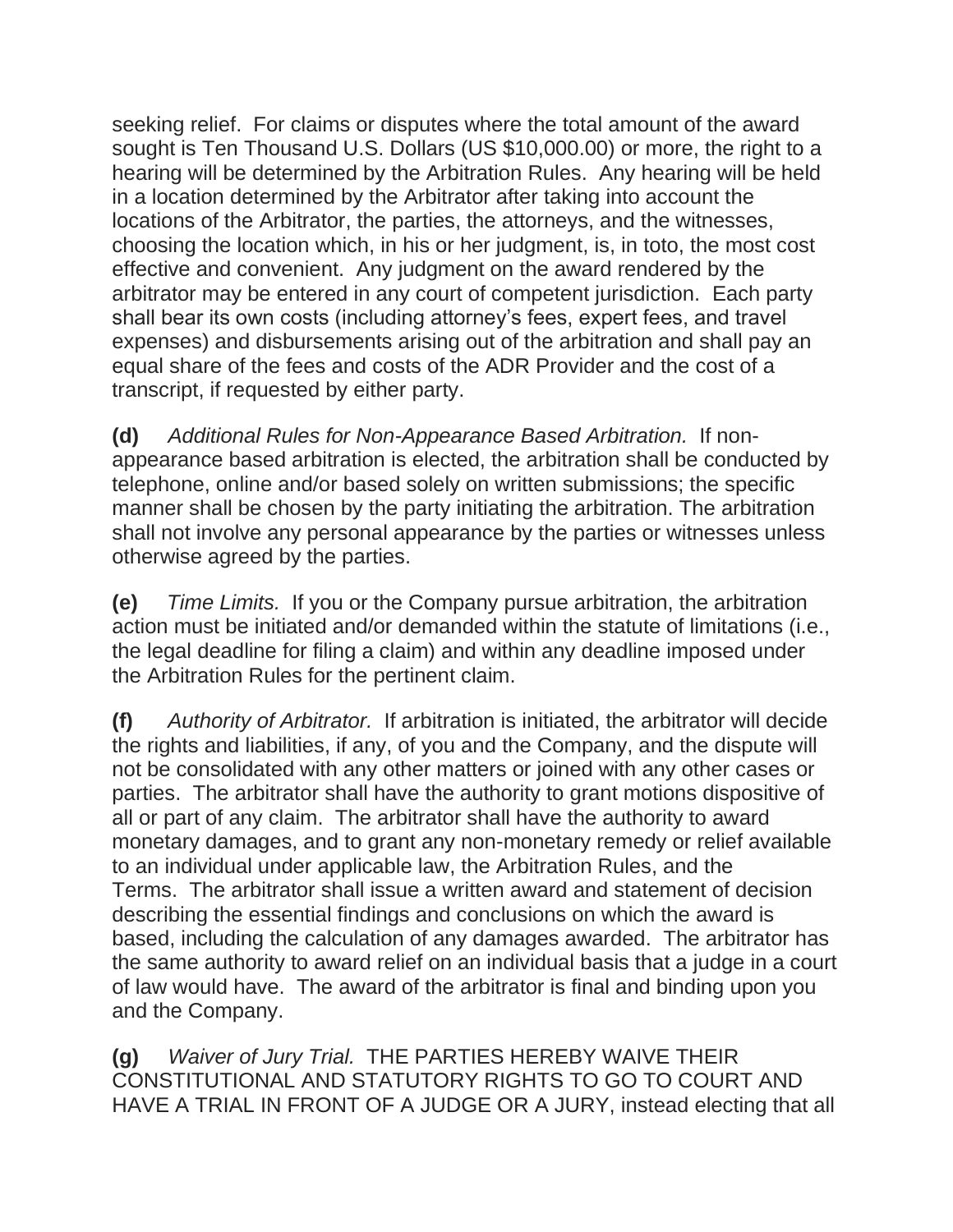claims and disputes shall be resolved by arbitration under this Arbitration Agreement. Arbitration procedures are typically more limited, more efficient, and less costly than rules applicable in a court and are subject to very limited review by a court. In the event any litigation should arise between you and the Company in any state or federal court in a suit to vacate or enforce an arbitration award or otherwise, YOU AND THE COMPANY WAIVE ALL RIGHTS TO A JURY TRIAL, instead electing that the dispute be resolved by a judge.

**(h)** *Waiver of Class or Consolidated Actions.* ALL CLAIMS AND DISPUTES WITHIN THE SCOPE OF THIS ARBITRATION AGREEMENT MUST BE ARBITRATED OR LITIGATED ON AN INDIVIDUAL BASIS AND NOT ON A CLASS BASIS, AND CLAIMS OF MORE THAN ONE CUSTOMER OR USER CANNOT BE ARBITRATED OR LITIGATED JOINTLY OR CONSOLIDATED WITH THOSE OF ANY OTHER CUSTOMER OR USER. If, however, this waiver of class or consolidated actions is deemed invalid or unenforceable with respect to a particular claim or dispute, then notwithstanding anything to the contrary in this Arbitration Agreement or Terms, neither you or Company is entitled to arbitration of such claim or dispute. Instead, all such claims and disputes will then be resolved in a court as set forth in Section 10.2(n).

**(i)** *Confidentiality.* All aspects of the arbitration proceeding, including but not limited to the award of the arbitrator and compliance therewith, shall be strictly confidential. The parties agree to maintain confidentiality unless otherwise required by law. This paragraph shall not prevent a party from submitting to a court of law any information necessary to enforce this Agreement, to enforce an arbitration award, or to seek injunctive or equitable relief.

**(j)** *Severability*. If any part or parts of this Arbitration Agreement are found under the law to be invalid or unenforceable by a court of competent jurisdiction, then such specific part or parts shall be of no force and effect and shall be severed and the remainder of the Agreement shall continue in full force and effect.

**(k)** *Right to Waive.* Any or all of the rights and limitations set forth in this Arbitration Agreement may be waived by the party against whom the claim is asserted. Such waiver shall not waive or affect any other portion of this Arbitration Agreement.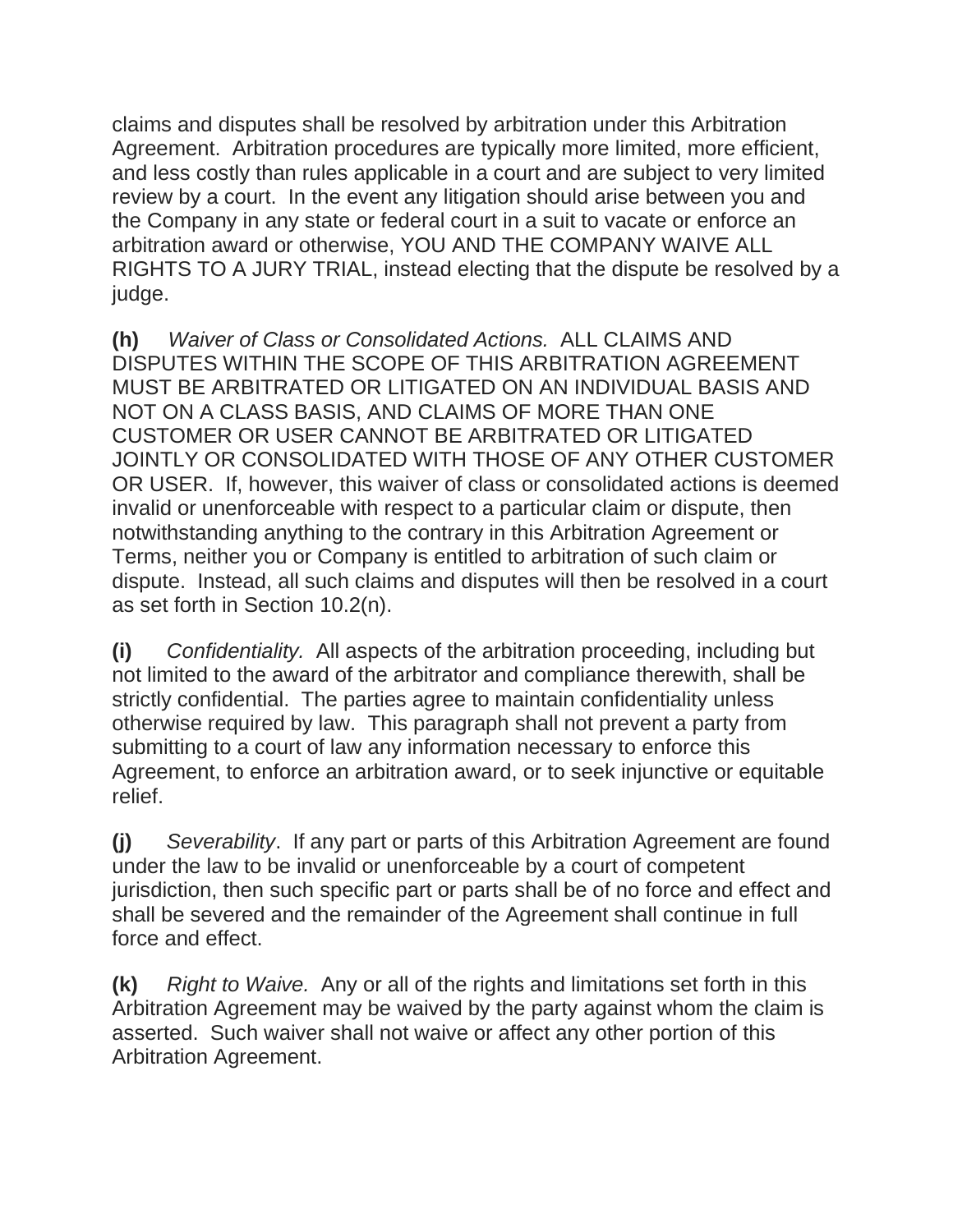**(l)** *Survival of Agreement.* This Arbitration Agreement will survive the termination of your relationship with Company.

**(m***) Emergency Equitable Relief.* Notwithstanding the foregoing, either party may seek emergency equitable relief before a state or federal court in order to maintain the status quo pending arbitration. A request for interim measures shall not be deemed a waiver of any other rights or obligations under this Arbitration Agreement. Any such action must be brought pursuant to the provisions contained in Section 10.2 (n).

**(n)** *Courts.* In any circumstances where the foregoing Arbitration Agreement permits the parties to litigate in court, the parties hereby agree to submit to the personal jurisdiction of the courts, either State or Federal, located within San Francisco County, California. You and we consent to the exclusive jurisdiction and venue of those courts. In any such action, YOU AND THE COMPANY WAIVE ALL RIGHTS TO A JURY TRIAL, instead electing that the dispute be resolved by a judge in a bench trial.

**10.3 Export.** The Site may be subject to U.S. export control laws and may be subject to export or import regulations in other countries. You agree not to export, reexport, or transfer, directly or indirectly, any U.S. technical data acquired from Company, or any products utilizing such data, in violation of the United States export laws or regulations. This Site is intended for users located in the United States of America. We do not represent that the information on this Site is appropriate or available for use in other locations. Persons who choose to access from other locations do so on their own initiative, and we are not responsible for compliance with local laws, if and to the extent such local laws are applicable.

**10.4 Disclosures.** Company is located at the address in Section 10.8. If you are a California resident, you may report complaints to the Complaint Assistance Unit of the Division of Consumer Product of the California Department of Consumer Affairs by contacting them in writing at 400 R Street, Sacramento, CA 95814, or by telephone at (800) 952-5210.

**10.5 Electronic Communications.** The communications between you and Company use electronic means, whether you use the Site or send us emails, or whether Company posts notices on the Site or communicates with you via email. For contractual purposes, except for the Notice specified in Section 10.2 (b), you (a) consent to receive communications from Company in an electronic form; and (b) agree that all terms and conditions, agreements, notices, disclosures, and other communications that Company provides to you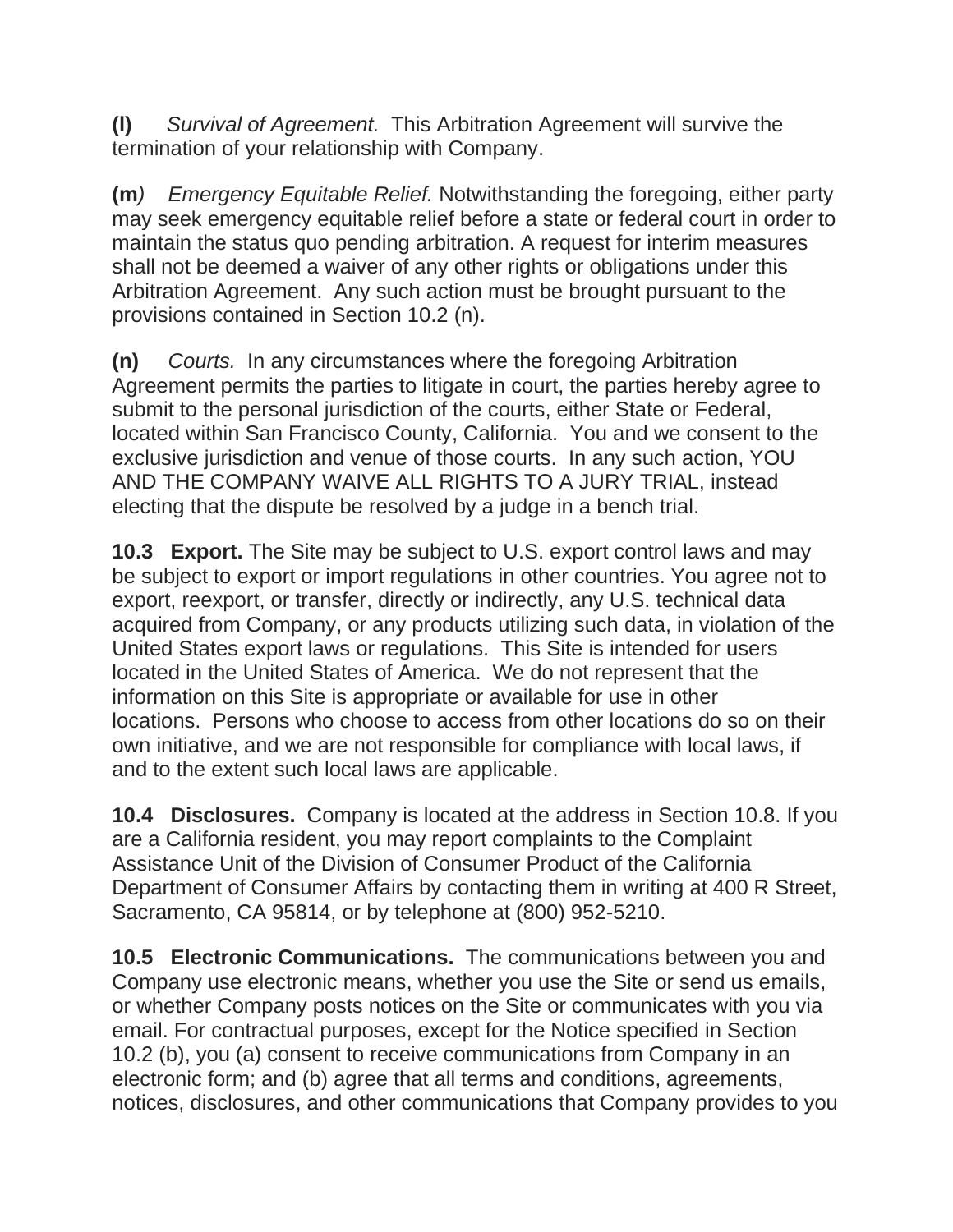electronically satisfy any legal requirement that such communications would satisfy if it were be in a hardcopy writing. The foregoing does not affect your non-waivable rights.

**10.6 Entire Terms.** These Terms constitute the entire agreement between you and us regarding the use of the Site. Unless other specified herein, this agreement supersedes all prior or contemporaneous communications or proposals, whether electronic, oral, or written between you and us. Our failure to exercise or enforce any right or provision of these Terms shall not operate as a waiver of such right or provision. The section titles in these Terms are for convenience only and have no legal or contractual effect. The word "including" means "including without limitation". If any provision of these Terms is, for any reason, held to be invalid or unenforceable, the other provisions of these Terms will be unimpaired and the invalid or unenforceable provision will be deemed modified so that it is valid and enforceable to the maximum extent permitted by law. Your relationship to Company is that of an independent contractor, and neither party is an agent or partner of the other. These Terms, and your rights and obligations herein, may not be assigned, subcontracted, delegated, or otherwise transferred by you without Company's prior written consent, and any attempted assignment, subcontract, delegation, or transfer in violation of the foregoing will be null and void. Company may freely assign these Terms. The terms and conditions set forth in these Terms shall be binding upon assignees.

**10.7 Consulting Services Agreements.** Notwithstanding anything to the contrary in Section 10.6 above, if at any time before or after you agree to these Terms you or a legal entity controlled by you enters into a consulting services agreement with Company, such agreement shall control over these Terms to the extent of any conflict between them.

**10.8 Copyright/Trademark Information.** Copyright © 2021 MN Mama Innovations. All rights reserved. All trademarks, logos, and service marks ("**Marks**") displayed on the Site are our property or the property of other third parties. You are not permitted to use these Marks without our prior written consent or the consent of such third party which may own the Marks.

#### **10.9 Contact Information:**

Email: [info@mnmamainnovations.com](mailto:support@picanetwork.org)

**10.10 Governing Law:** Where federal law exists and can be applied, this agreement shall be governed by federal law. Where federal law does not pertain, the laws of the State of California, without resort to any choice of law